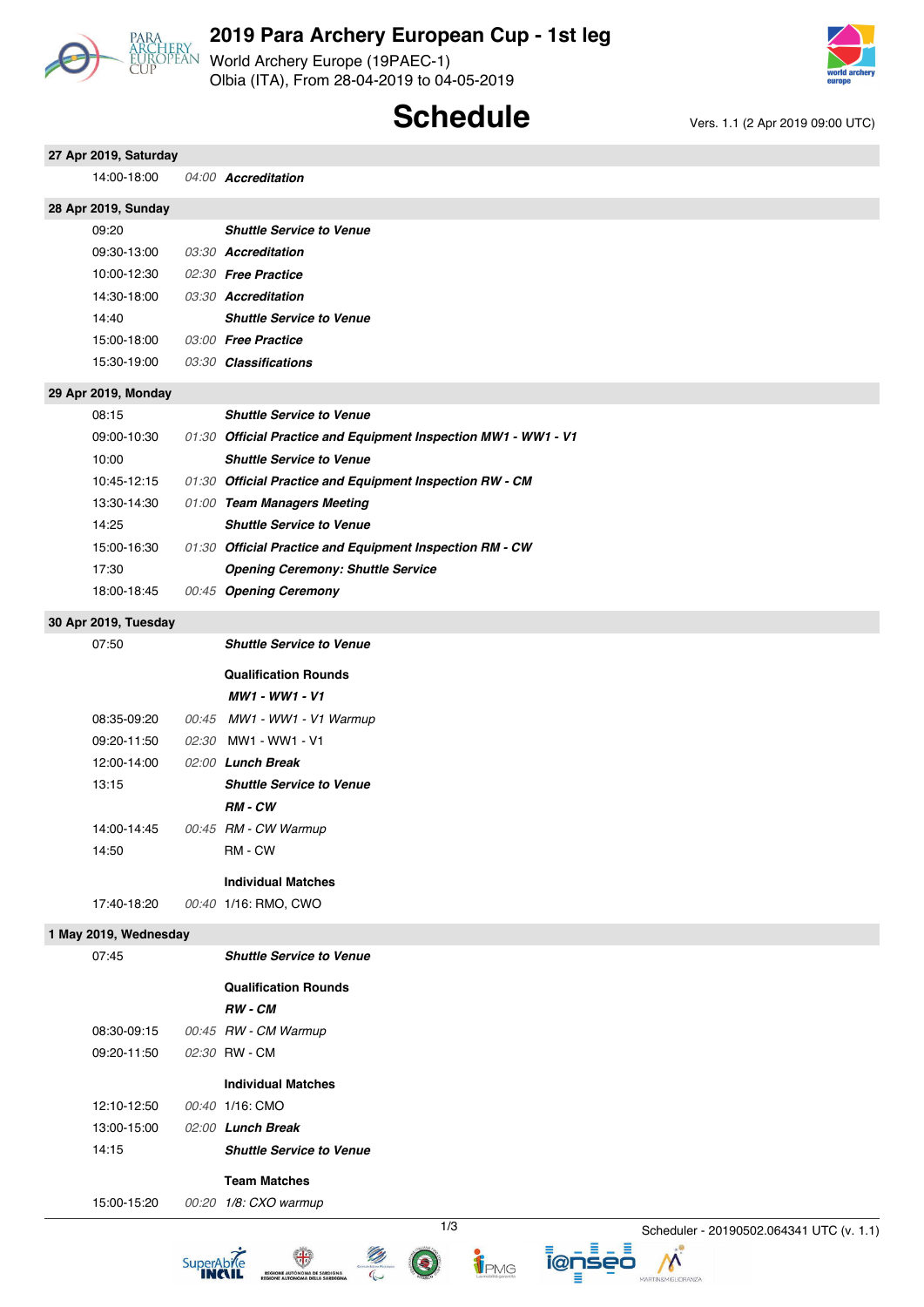

## **2019 Para Archery European Cup - 1st leg**

PARA **ZUI 9 Para Archery**  $\frac{P}{P}$ <br>
EUROPEAN World Archery Europe (19PAEC-1) Olbia (ITA), From 28-04-2019 to 04-05-2019



| 1 May 2019, Wednesday (Continue) |                             |  |                                             |  |  |  |  |
|----------------------------------|-----------------------------|--|---------------------------------------------|--|--|--|--|
|                                  |                             |  | Team Matches, Wednesday (Continue)          |  |  |  |  |
|                                  | 15:20-15:50                 |  | 00:30 1/8: CXO                              |  |  |  |  |
|                                  |                             |  | 1/4: RXO, CXO warmup                        |  |  |  |  |
|                                  | 15:50-16:20                 |  | 00:30 1/4: RXO, CXO                         |  |  |  |  |
|                                  |                             |  | 1/2: RXO, W1X, CXO warmup                   |  |  |  |  |
|                                  | 16:20-16:50                 |  | 00:30 1/2: RXO, W1X, CXO                    |  |  |  |  |
|                                  | 17:00-17:20                 |  | 00:20 1/4: CMO warmup                       |  |  |  |  |
|                                  | 17:20-17:50                 |  | 00:30 1/4: CMO                              |  |  |  |  |
|                                  |                             |  | 1/2: RMO, CMO, CWO warmup                   |  |  |  |  |
|                                  | 17:50-18:20                 |  | 00:30 1/2: RMO, CMO, CWO                    |  |  |  |  |
| 2 May 2019, Thursday             |                             |  |                                             |  |  |  |  |
|                                  | 07:30                       |  | <b>Shuttle Service to Venue</b>             |  |  |  |  |
|                                  |                             |  | <b>Individual Matches</b>                   |  |  |  |  |
|                                  | 08:00-08:20                 |  | 00:20 1/8: RMO, CWO, MW1 warmup             |  |  |  |  |
|                                  | 08:20-09:00                 |  | 00:40 1/8: RMO, CWO, MW1                    |  |  |  |  |
|                                  |                             |  | 1/4: RMO, CWO, MW1 warmup                   |  |  |  |  |
|                                  | 09:00 09:40                 |  | 00:40 1/4: RMO, CWO, MW1                    |  |  |  |  |
|                                  | 09:40 10:20                 |  | 00:40 1/2: RMO, CWO, MW1                    |  |  |  |  |
|                                  | 10:30-10:50                 |  | 00:20 1/8: RWO, CMO warmup                  |  |  |  |  |
|                                  | 10:50-11:30                 |  | 00:40 1/8: RWO, CMO                         |  |  |  |  |
|                                  |                             |  | 1/4: RWO, CMO, WW1 warmup                   |  |  |  |  |
|                                  | 11:30-12:10                 |  | 00:40 1/4: RWO, CMO, WW1                    |  |  |  |  |
|                                  |                             |  | 1/2: RWO, CMO, WW1 warmup                   |  |  |  |  |
|                                  | 12:10-12:50                 |  | 00:40 1/2: RWO, CMO, WW1                    |  |  |  |  |
|                                  |                             |  |                                             |  |  |  |  |
|                                  | 3 May 2019, Friday<br>07:45 |  | <b>Shuttle Service to Venue</b>             |  |  |  |  |
|                                  | 08:30                       |  | <b>WarmUp Opening</b>                       |  |  |  |  |
|                                  |                             |  |                                             |  |  |  |  |
|                                  |                             |  | Team Finals - morning session               |  |  |  |  |
|                                  | 09:25-09:50                 |  | 00:25 Gold: Compound Women Open Team        |  |  |  |  |
|                                  | 09:50-10:15                 |  | 00:25 Bronze: Compound Men Open Team        |  |  |  |  |
|                                  | 10:15-10:40                 |  | 00:25 Gold: Compound Men Open Team          |  |  |  |  |
|                                  | 10:40-11:05                 |  | 00:25 Gold: Men W1 Open (Rec/Comp) Team     |  |  |  |  |
|                                  | 11:05-11:30                 |  | 00:25 Gold: Recurve Women Open Team         |  |  |  |  |
|                                  | 11:30-11:55                 |  | 00:25 Gold: Recurve Men Open Team           |  |  |  |  |
|                                  | 12:00-15:00                 |  | 03:00 Lunch Break                           |  |  |  |  |
|                                  | 13:45                       |  | <b>Shuttle Service to Venue</b>             |  |  |  |  |
|                                  |                             |  | Team Finals - afternoon session             |  |  |  |  |
|                                  | 15:00-15:25                 |  | 00:25 Bronze: Recurve Open Mixed Team       |  |  |  |  |
|                                  | 15:25-15:50                 |  | 00:25 Gold: Recurve Open Mixed Team         |  |  |  |  |
|                                  | 15:50-16:15                 |  | 00:25 Bronze: W1 Open (Rec/Comp) Mixed Team |  |  |  |  |
|                                  | 16:15 16:40                 |  | 00:25 Gold: W1 Open (Rec/Comp) Mixed Team   |  |  |  |  |
|                                  | 16:40-17:05                 |  | 00:25 Bronze: Compound Open Mixed Team      |  |  |  |  |
|                                  | 17:05-17:30                 |  | 00:25 Gold: Compound Open Mixed Team        |  |  |  |  |
|                                  | 17:45-18:15                 |  | 00:30 Team Medal ceremonies                 |  |  |  |  |
|                                  | 4 May 2019, Saturday        |  |                                             |  |  |  |  |

08:15 *Shuttle Service to Venue* 09:00 *WarmUp Opening*

SuperAbile



Ξ

2/3 Scheduler - 20190502.064341 UTC (v. 1.1)

Λ